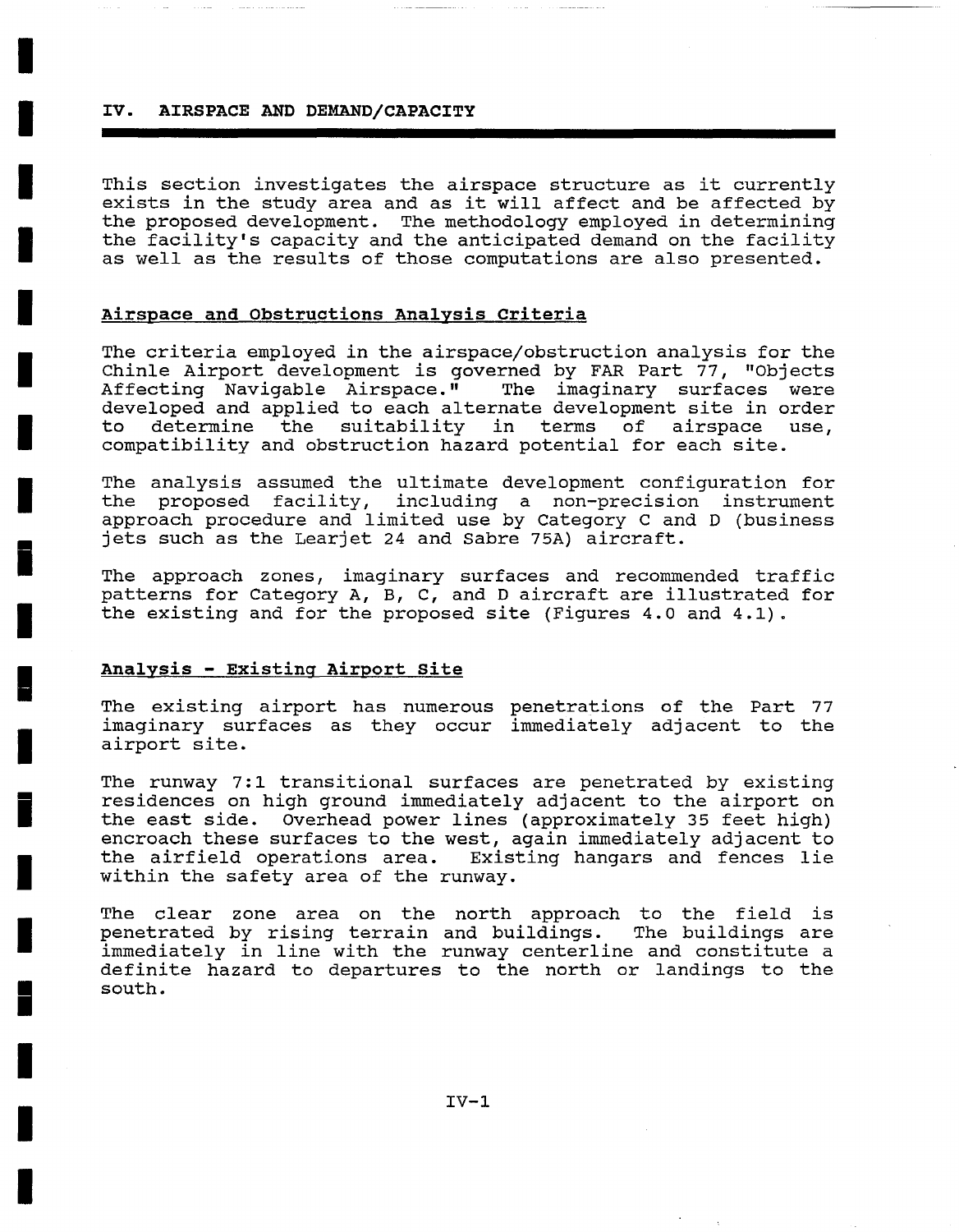Because of the existing constraints noted, any future development would involve realignment and relocation of the existing runway to the southwest. The analysis of Part 77 airspace for future development of the existing Chinle Airport accounted for this and the imaginary surfaces were developed centered upon the relocated facility as detailed in Figure 4.0.

 $^{\circ}\!\!$ The airport horizontal and conical surfaces for the new alignment, as described by FAR Part 77, are clear of obstructions. An area three nautical miles in radius from the center of the airfield was investigated by reference to United States Geological Survey (USGS) Quadrangle maps and was found to be clear of obstructions under Part 77, Subpart C.

The traffic patterns for approaches and departures to the north (Runway 33) will lie to the west of the site in the standard "lefthand" configuration. All striaght-out departures will fly north up the Chinle Valley and will remain clear of all currently populated areas. Touch-and-go operations and departures to quadrants west through south may overfly the Chinle High School and Hospital, although larger aircraft will remain well west of these areas because of the wider patterns made necessary by higher approach speeds. The downwind, base and final approach legs for all categories of aircraft are located above sparsely populated areas.

The patterns for aproaches and departures to the south (Runway 15) will lie to the east of the site in standard configuration. All legs are generally clear of populated and sensitive areas except the Canyon de Chelly National Monument.

### Analysis - Proposed **Airport Site (Nazlini Wash)**

Figure 4.1 presents the FAR Part 77 approach surfaces for the proposed Chinle Airport site. No apparent obstructions occur within the imaginary surfaces depicted.

The airport traffic pattern for striaght-out departures to the north from Runway 35 will carry traffic just east of the Chinle High School and rodeo grounds. Departures from this runway to quadrants west through south, as well as touch-and-go operations by smaller aircraft, may carry traffic over these sensitive areas, as well as the Junior High School facility. The downwind, base and final approach legs are generally located over sparsely populated areas.

Approaches for landing to the south (Runway 18) will carry aircraft just east of the school and rodeo grounds on final approach. The downwind leg lies over the Canyon de Chelly National Monument and, as such, has a nearly identical impact as the existing Chinle Airport.

**!**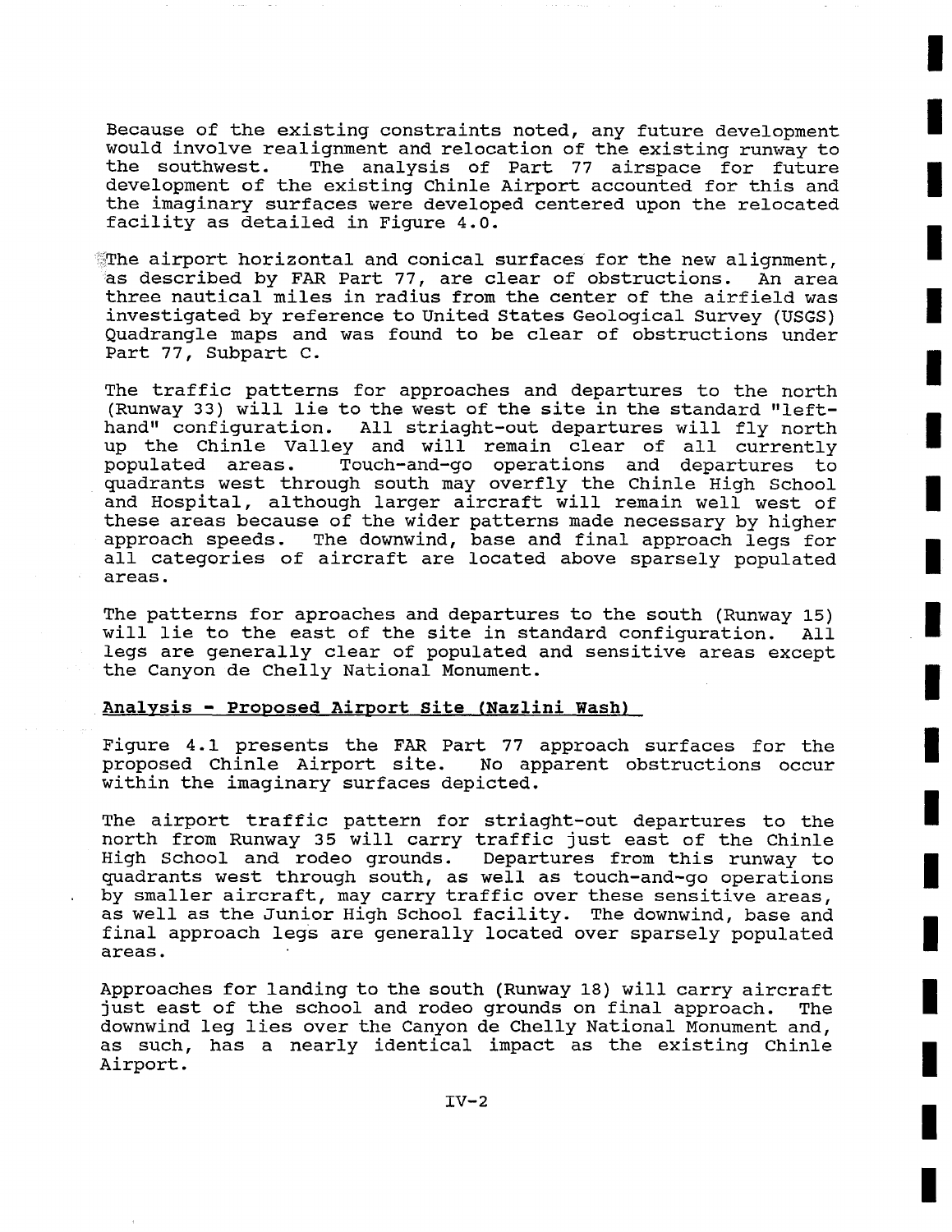

 $IV-3$ 

# Figure 4.0 SITE 1 (Existing Airport)  $(N)$ AIRSPACE ANALYSIS **O THREE NAUTICAL MILE RADIUS 4** Top of Conical Surface - El. = 5865 **6** Horizontal Surface - El. = 5665 TRAFFIC PATTERNS Category A Aircraft Category B Aircraft Category C Aircraft Category D Alrcraft

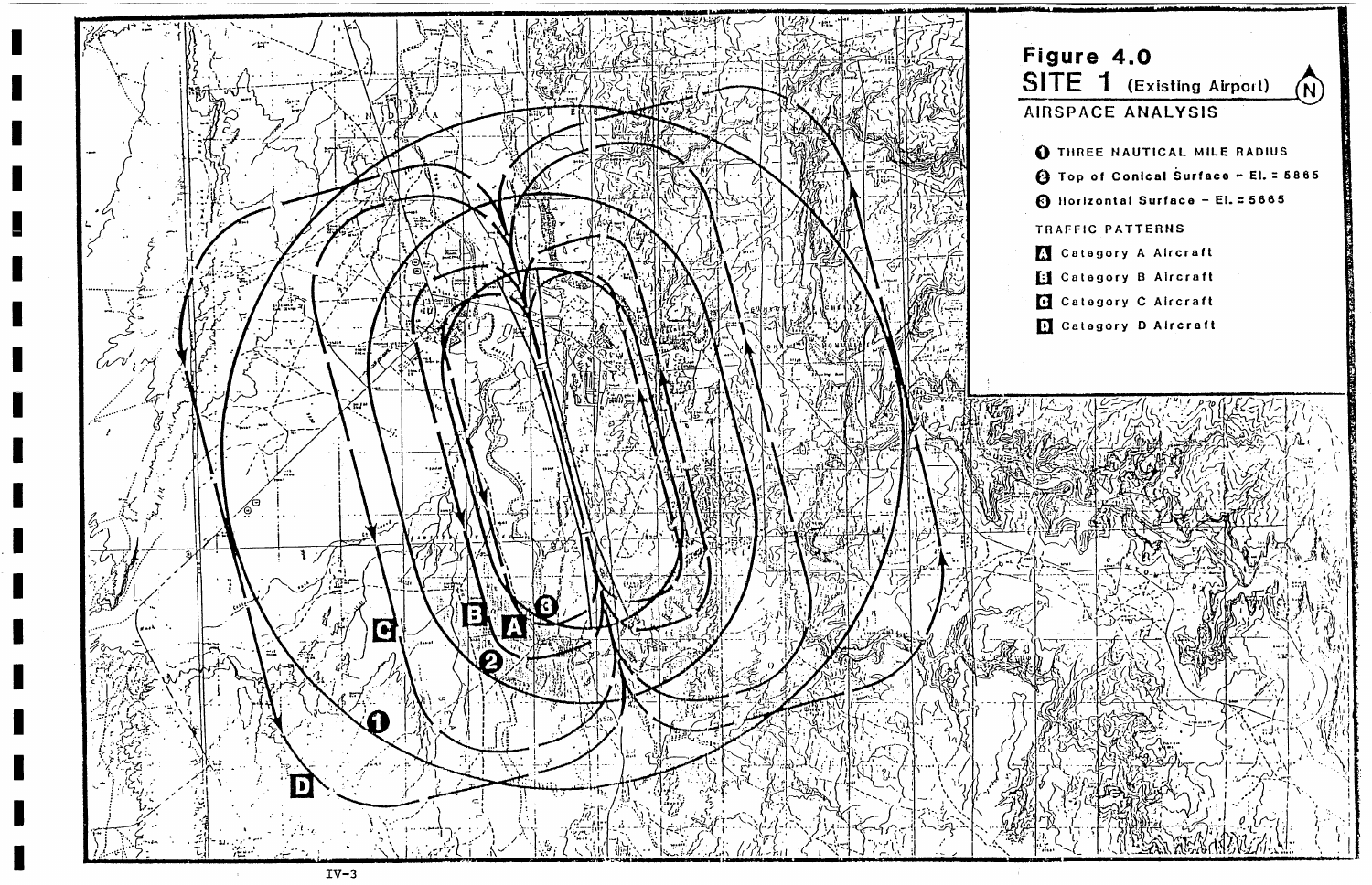

# Figure 4.1 PROPOSED SITE SITE  $2$  (Nazlini Wash Site)  $(N)$ AIRSPACE ANALYSIS **O** THREE NAUTICAL MILE RADIUS 4 Top of Conical Surface - El. = 5898 **6** Horizontal Surface - El. = 5698 TRAFFIC PATTERNS Category A Aircraft **El** Catégory B Aircraft **C** Category C Aircraft Category D Aircraft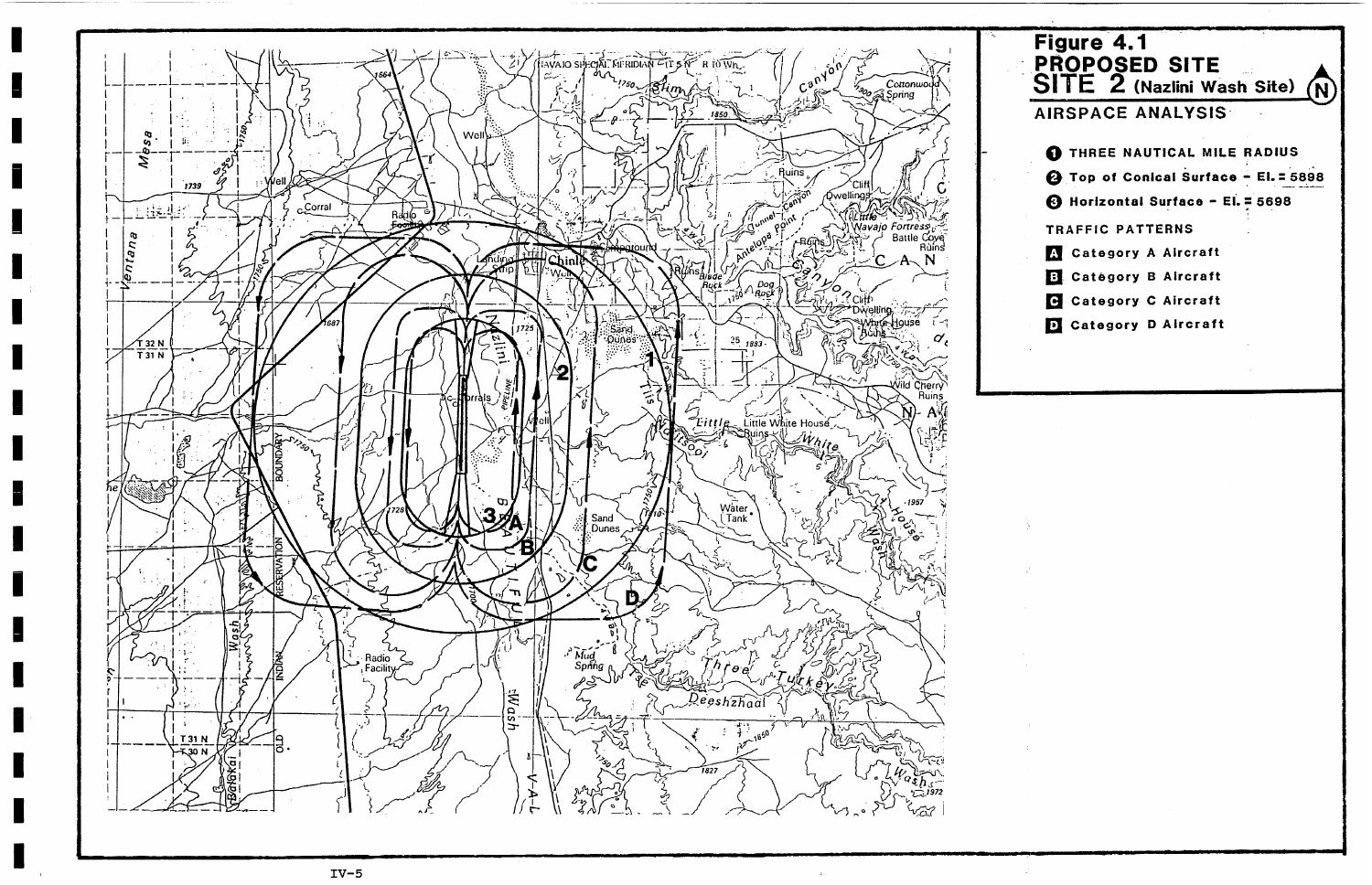## **Area Enroute and Terminal Navaids**

**I** 

**I** 

**I** 

**I** 

**I** 

**I** 

**I** 

**I** 

**i** 

**I** 

**l** 

**I** 

**i** 

**I** 

**I** 

**i** 

**I** 

**I** 

**I** 

Figure 4.0, reproduced from U.S. Enroute Low Altitude Charts L-4 and L-5 depicts the existing airspace structure in the Chinle area. The proposed locations for recommended future terminal very high frequency omnirange (TVOR) facilities at Chinle Airport are also presented.

The existing Chinle Airport site is situated beneath currently uncontrolled airspace. Victor Airway V210, which runs between Tuba City (TBC) VOR and Farmington (FMN) VOR, passes north of Chinle, within 7 nautical miles of the airport. Military aircraft utilize this route during low level instrument training maneuvers, usually below 1500 feet above ground level. The flight path begins northwest of Kayenta, runs north of Oljato, south past Chinle, continuing south of Show Low and then north and northwest, terminating east of Tuba City. The route is used mainly by heavy bombers.

A second Military Route, designated IR 112, passes further west of Chinle (approximately 20 nautical miles) and is also utilized by heavy bombers on low-level instrument training missions.

### **Demand-Capacity Methodology**

A demand/capacity analysis provides the basis for determining the capacity of an airport to accommodate current and projected aviation demands and to identify components of the airport that may require expansion or improvement. This is the foundation for the planning of airport development. The primary activity in such an analysis is to first determine the operational capacity of the existing runway/taxiway system and then to compare this capacity to forecasts of operations during the planning period. Other components of the existing airport can then be evaluated based on projected activity levels.

The existing chinle Airport is a limited use airfield, only useable in times of good weather. When wet, the facility constitutes a hazard to pilots unfamiliar with the airport. The approach and departure zones contain obstructions and development of the site is severely restricted. Current use, for the most part, is limited to operations of the Navajo Air Transportation Division, air evacuation flights and a small number of private commercial interests.

It is the opinion of the consultant that the proposed airport improvements will generate an increase in the level of aeronautical activity in the area and that the character of the activity will change to some degree. The extent of this change will be dependent on many factors, such as private sector interest in aviation and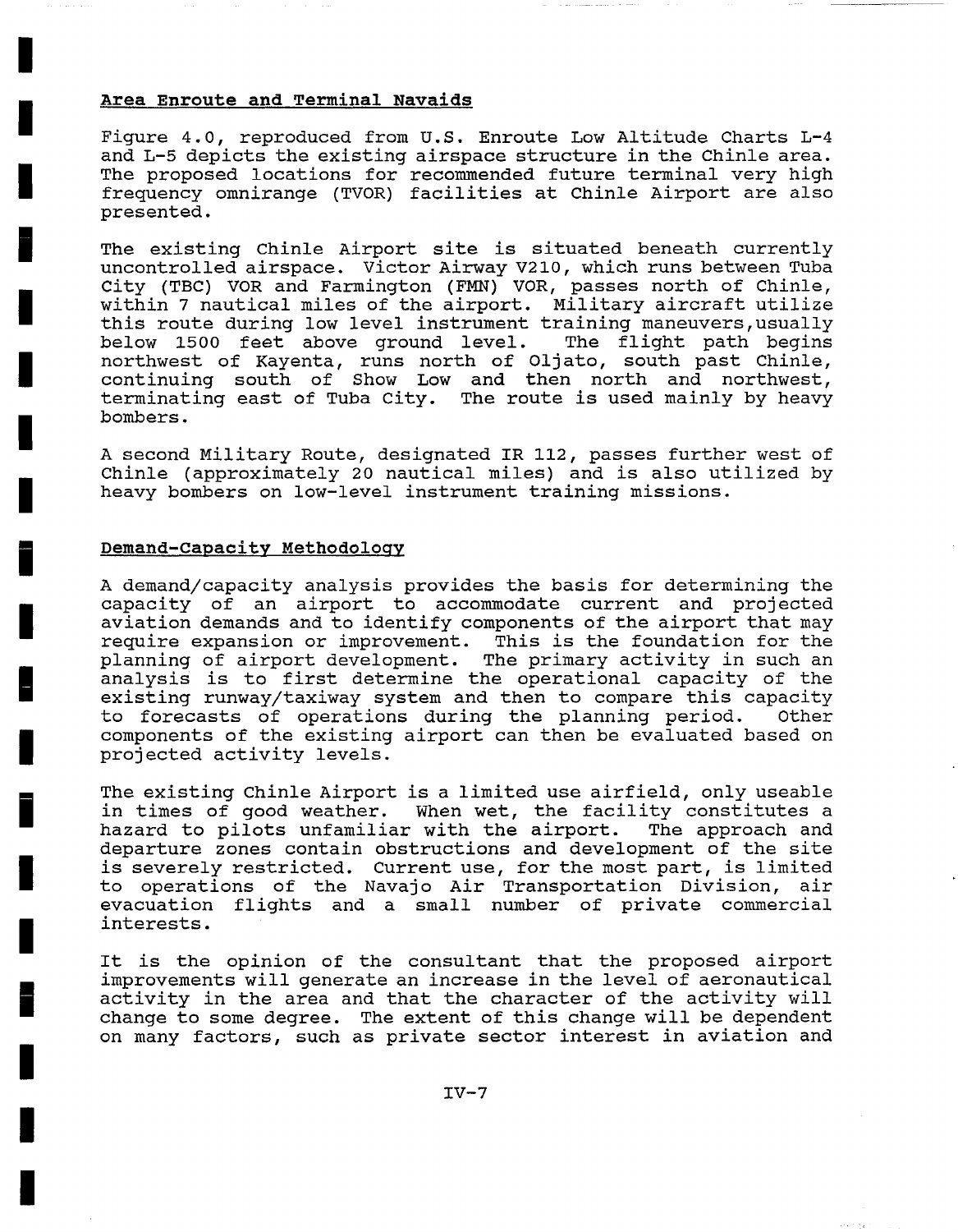industrial enterprises, and an increase in tourism by private pilots as well as possible commercial carriers.

For these reasons, existing aircraft operations data will not apply to the new airport development. The development of a new capacity and delay model, which will provide a basis for determining the proposed and future facility requirements of the airfield, was necessary.

For the purposes of this study, the methods addressed in Advisory Circular (AC) 150/5060-5, "Airport Capacity and Delay" (FAA 1983) were employed. Computations were made to determine the hourly capacity of the initial airport development in Visual Flight Rules (VFR) and Instrument Flight Rules (IFR) conditions. Hourly airport capacity, airport service volume (ASV) and aircraft delay were determined for the airport in its ultimate configuration, using the assumptions recommended in the Advisory Circular combined with the forecast operational data from Section III, Aviation and Airport Forecasts.

#### **Runway Capacity - Initial Development**

\*The proposed airport will consist of a single runway with runway end turnarounds and an aircraft apron at the north end of the ~runway, In its initial stage of development, the airport will not be served by a precision instrument approach and will be used almost exclusively by Class A and B aircraft. It is assumed that there are no airspace limitations affecting runway use and that arrivals equal departures.

For the purposes of this study, it is assumed that there will be negligible student pilot and "touch-and-go" activity.

Using the above conditions and applying them to the Hourly Capacity Charts in the advisory circular, it is seen that the hourly capacity in VFR conditions is 59 to 72 operations. The hourly capacity in IFR conditions would be 20 to 24 operations, if the recommended approach procedure is implemented prior to development of the runway/taxiway system beyond its initial phase.

The conclusion is that the expected peak traffic volume will be well within the capacity of the new facility in its initial phase of development.

## **Capacity and Delay Calculations** - Long-Ranqe **Planning**

In order to arrive at a basis for the recommended future facility requirements recommendations, capacity and delay calculations for long-range planning were made using the procedure outlined in AC

**!**